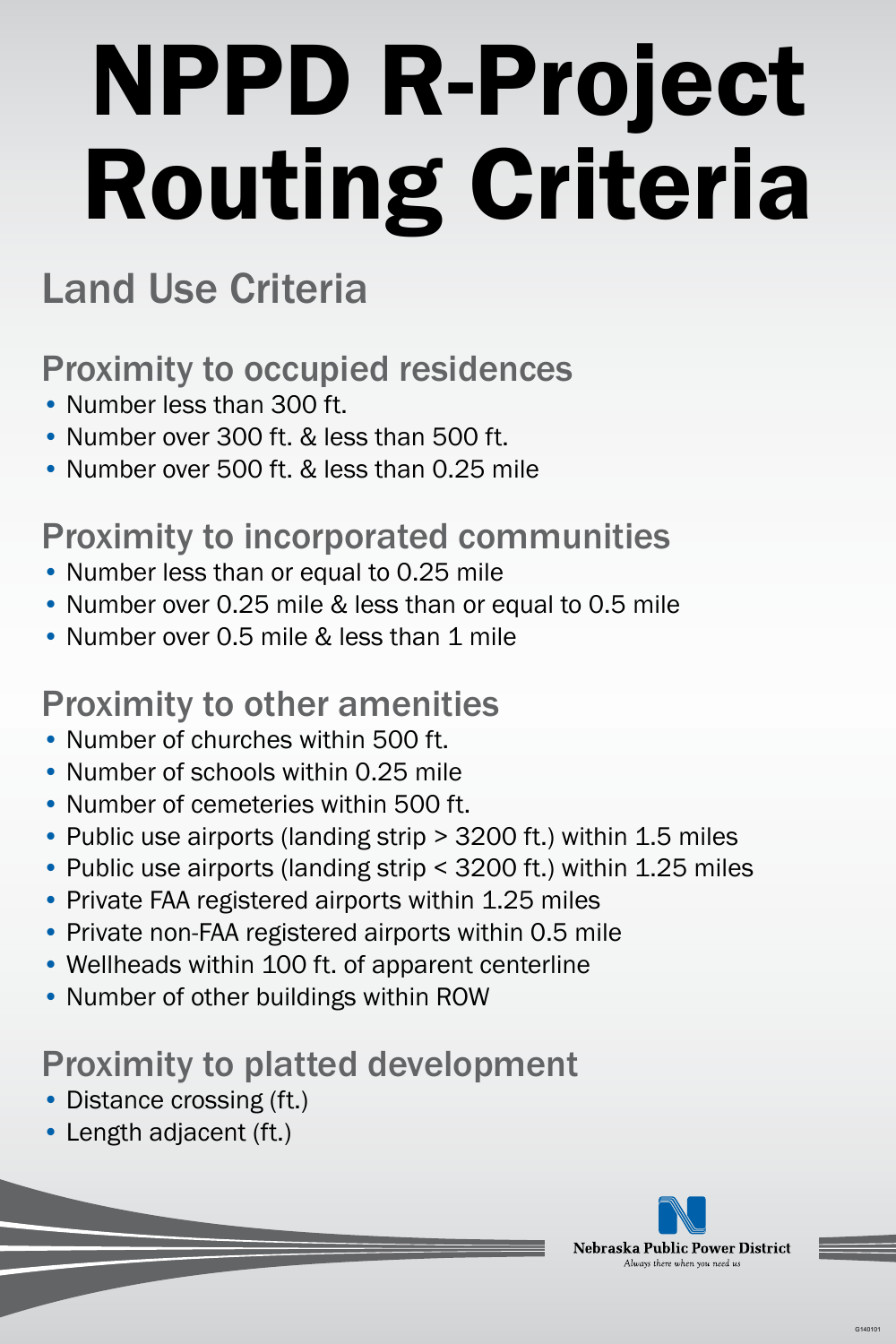# NPPD R-Project Routing Criteria

### Agriculture

- Irrigated cropland crossed (acres in ROW)
- Pasture/rangeland crossed (acres in ROW)
- Dry land crops crossed (acres in ROW)
- Number of center pivot conflicts

- Threatened and endangered plant habitat within ROW (acres)
- Wetland/jurisdictional water crossed (acres)
- Conservation easements crossed (ft.)
- Trees clearing within ROW (acres)
- Number of cultural resources within 500 ft. (recorded and potential sites)
- Number of river crossings
- Number of named stream crossings
- American Burying Beetle habitat affected
	- Potential whooping crane stop over habitat (acres within 1 mile of route centerline)
	- Tern and plover habitat (acres within 0.25 mile of route centerline)
	- Sandhills Scenic Byway crossed (ft.)
	- Sandhills Scenic Byway paralleled (ft.)
	- Highly erosive soils crossed (ft.)



### Other Land Use

- Number of parcels crossed by ROW
- Transitional agriculture or protective zoning crossed (ft.)
- Shelterbelt within ROW (acres)

### Environmental Criteria